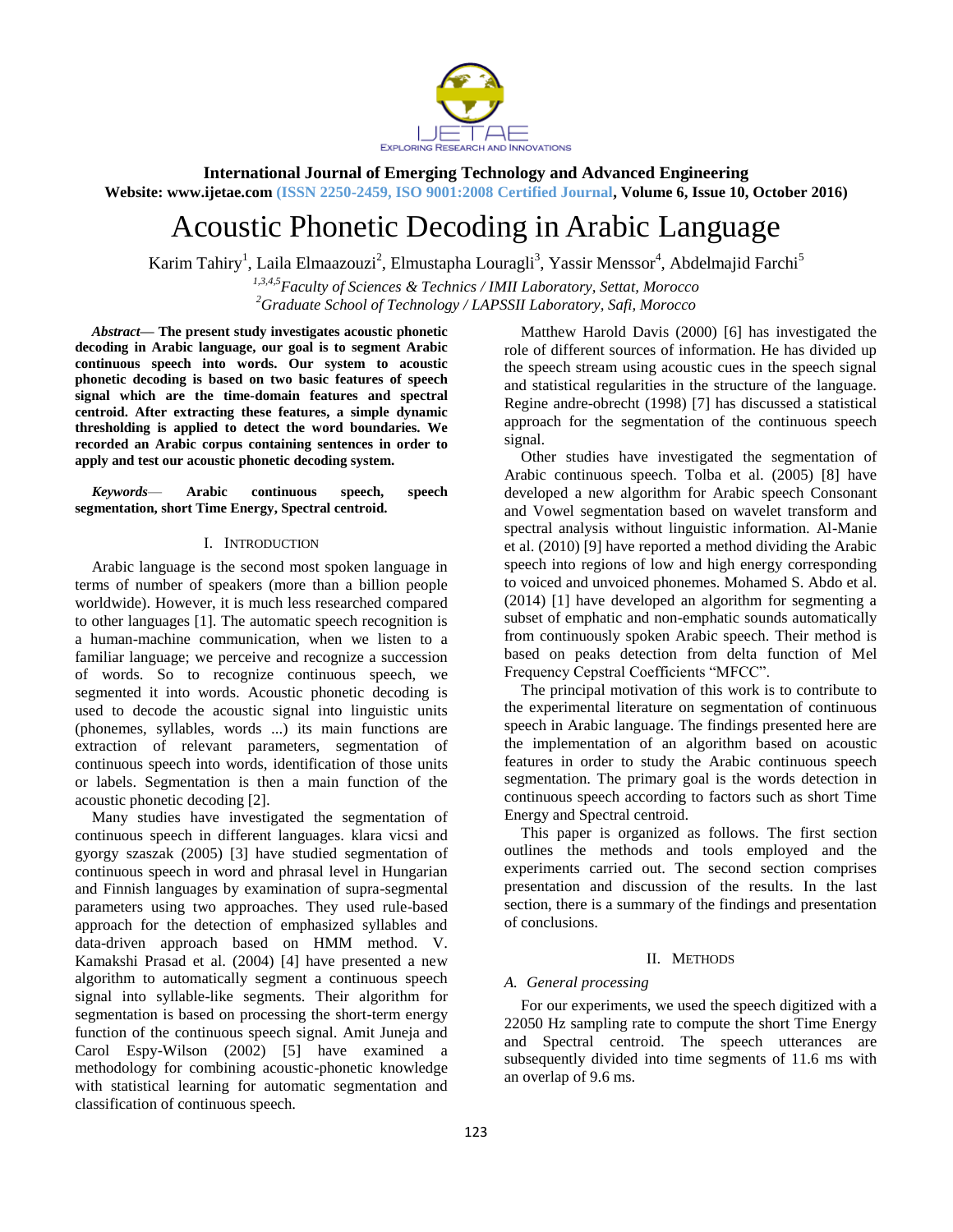

## **International Journal of Emerging Technology and Advanced Engineering**

**Website: www.ijetae.com (ISSN 2250-2459, ISO 9001:2008 Certified Journal, Volume 6, Issue 10, October 2016)**

Each segment is first hamming windowed, then a 512 point fast Fourier transform (FFT) is computed and the short Time Energy and Spectral centroid are calculated.

#### *B. Short Time Energy*

During the production of speech, the excitation signal is considered voiced or unvoiced according to, respectively, the presence or absence of the vocal folds vibration. The Short-time energy of voiced sounds is higher than unvoiced ones or silence. It is then often used in speech processing to distinguish between voiced and unvoiced speech segments [10]. It is generally calculated on a short time basis by windowing the signal at a particular time, squaring the samples and taking the average. The short-time energy function of a speech frame with length N is defined as:

$$
E = \frac{1}{N} \sum_{m=1}^{N} [x(m)w(n-m)]^{2}
$$

x(m) : the discrete-time audio signal.

 $\ddotsc$ 

w(n) : window function.

#### *C. Spectral centroid*

Spectral centroid is used in digital signal processing to characterize a spectrum. It indicates the location of the "centre of gravity" of the spectrum. This feature is a measure of the spectral position, with high values corresponding to "brighter" sounds  $[11]$ . It is given by the following equation:

$$
Ct = \frac{\sum_{n=1}^{N} n. |Mt[n]|^2}{\sum_{n=1}^{N} |Mt[n]|^2}
$$

*Mt[n]* : the magnitude of the Fourier transform at frame

## *n* : the frequency sample.

t.

#### *D. Algorithm for speech decoding*

First we apply a windowing to the acoustic signal for applying short-term speech characteristics, the following steps are:

- $\checkmark$  Calculate an energetic threshold (Te), by characterizing the noise part.
- $\checkmark$  Calculate short time energy (STE) of acoustic signal.
- $\checkmark$  Calculate a spectral centroid threshold (Tsc), by characterizing the noise part.
- $\checkmark$  Calculate spectral centroid (SC) of acoustic signal.
- $\checkmark$  Test if STE & SC are respectively higher than Te & Tsc
- If yes the flag is marked 1
- If not the flag is marked 0
- $\checkmark$  Map these flags on the signal to find the boundaries.

#### III. RESALTS AND DISCUSSIONS

Participants were twenty adults Moroccan speakers of Arabic Modern Standard. The group included 10 female and 10 male subjects ranged in age from 19 to 27 years. They were asked to produce sentences containing words giving in Table.1.

**TABLE I ARABIC SENTENCES USED FOR CREATION OF DATABASE**

| <b>Sentences</b> | <b>Arabic sentences</b>                   |
|------------------|-------------------------------------------|
| Sentence 1       | إرتفع سعر البنزين في السوق الدولية        |
| Sentence 2       | ذهبنا إلى الغابة يوم السبت للترفيه        |
| Sentence 3       | يقام مهرجان الموسيقى الروحية في مدينة فاس |
| Sentence 4       | إنتقل إلى عفو ربه                         |
| Sentence 5       | انتقل فو ق جمله                           |

Arabic has a very rich consonantal system (stop, sonorant, fricative) and a relatively impoverished vocalic system. Arabic standard had three short vowel phonemes divided into two close vowels ( palatal /i/ and labio-velar  $\langle u \rangle$  and one open vowel (guttural  $\langle a \rangle$ ) and three long vowels (/aa/,/uu/and/ii/) [12].

**TABLE 2 SEGMENTATION RESULTS**

| Sentences  | Segmentation Rate (%) |
|------------|-----------------------|
| Sentence 1 | 93.3%                 |
| Sentence 2 | 97.1%                 |
| Sentence 3 | 90.5%                 |
| Sentence 4 | 92.4%                 |
| Sentence 5 | 95.8%                 |

Table 2 shows the experimental results in terms of Segmentation Rate over various utterances. We can see that this system is performant and easy to perform (it is based on only two parameters). We can also see that the segmentation rate is lower for:

- $\checkmark$  The utterances containing consonants with low energy which were considered as a silence.
- $\checkmark$  The wrong co-articulation of words by speakers.

To enhance the performances of this system, we can put little pause between words when we record sentences to have a best co-articulation of words.